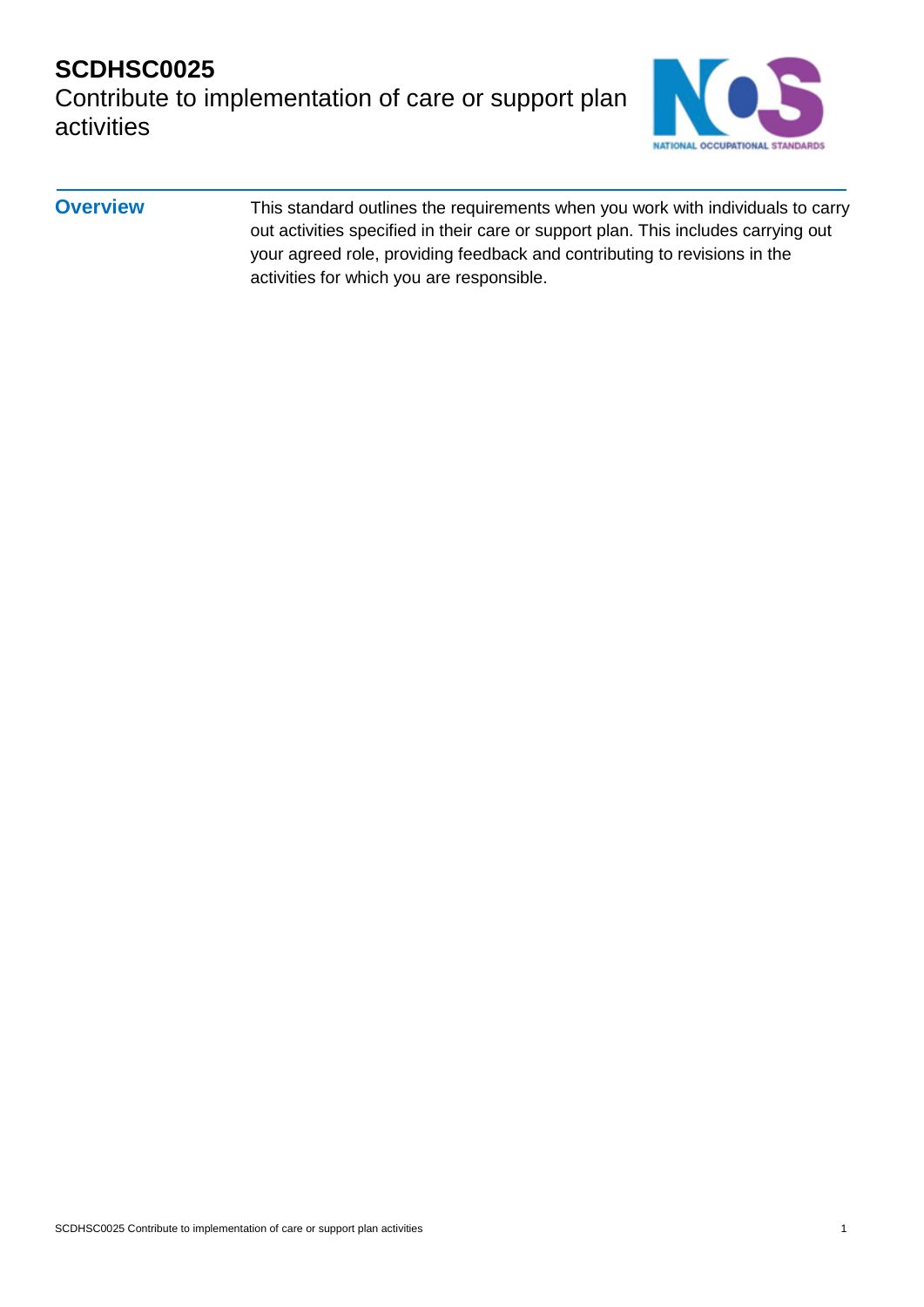Contribute to implementation of care or support plan activities

| <b>Performance</b><br>criteria |                 |                                                                                                                                                                                                                                         |
|--------------------------------|-----------------|-----------------------------------------------------------------------------------------------------------------------------------------------------------------------------------------------------------------------------------------|
|                                |                 | Carry out specific activities within a care or support plan                                                                                                                                                                             |
| You must be able to:           | P <sub>1</sub>  | access information, records, any risk assessments and advice<br>about specific activities for which you are responsible within an<br>individual's care or support plan                                                                  |
|                                | P <sub>2</sub>  | access additional information about the individual to ensure your<br>work will be person centred                                                                                                                                        |
|                                | P <sub>3</sub>  | support the individual to communicate to you the way they prefer<br>you to carry out the activities for which you are responsible                                                                                                       |
|                                | P <sub>4</sub>  | confirm with the individual and other relevant people your<br>understanding of the activities, your role in carrying them out and<br>what outcomes they will help to achieve                                                            |
|                                | P <sub>5</sub>  | carry out the activities, following instructions carefully                                                                                                                                                                              |
|                                | P <sub>6</sub>  | support the individual's active participation in the activities                                                                                                                                                                         |
|                                | P7              | observe the individual when carrying out the activities                                                                                                                                                                                 |
|                                |                 | Provide feedback on care or support plan activities                                                                                                                                                                                     |
| You must be able to:           | P <sub>8</sub>  | support the individual and key people to identify any changes in the<br>individual's preferences and needs that might affect how you work<br>with them                                                                                  |
|                                | P <sub>9</sub>  | observe any changes with the individual that may indicate changes<br>to your work and the work of others                                                                                                                                |
|                                | P <sub>10</sub> | support the individual to feed back on how well the activities you<br>carry out meet their preferences and help to achieve planned<br>outcomes                                                                                          |
|                                | P <sub>11</sub> | support the individual to identify anything that could be improved                                                                                                                                                                      |
|                                | P <sub>12</sub> | use the feedback and your own observations to evaluate how well<br>the activities meet the individual's preferences and help to achieve<br>planned outcomes                                                                             |
|                                | P <sub>13</sub> | complete records and reports in accordance with work setting<br>requirements on any differences between the way the individual<br>prefers you to carry out your activities and the way that is specified<br>in the care or support plan |
|                                | P <sub>14</sub> | complete records and reports in accordance with work setting<br>requirements on any changes you observe in the individual and any<br>discomfort you observe in them when you carry out activities                                       |

#### **Contribute to revisions of care or support plan activities**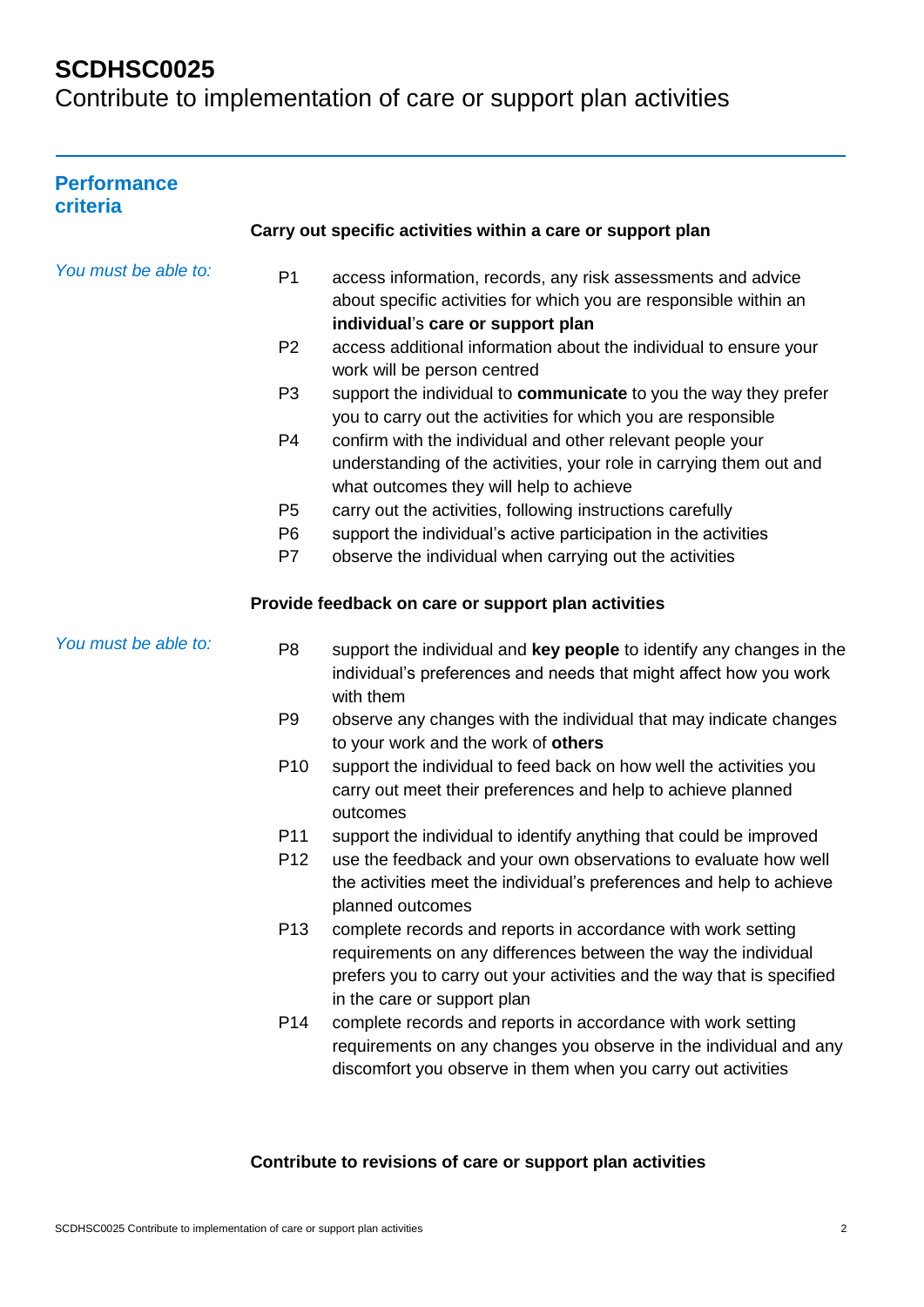## Contribute to implementation of care or support plan activities

*You must be able to:*

| P <sub>15</sub> | clarify your role and responsibilities in making revisions to care or<br>support plan activities for which you are responsible                                                                                            |
|-----------------|---------------------------------------------------------------------------------------------------------------------------------------------------------------------------------------------------------------------------|
| P <sub>16</sub> | report on how well the activities for which you are responsible meet<br>the individual's preferences and help to achieve planned outcomes                                                                                 |
| P <sub>17</sub> | contribute to discussions about where the activities are effective<br>and where and how they could be improved                                                                                                            |
| P <sub>18</sub> | where your ideas and findings conflict with those of other people,<br>explain the reasons for your conclusions, listen to the reasons for<br>the conclusions of others and contribute to agreeing the best way<br>forward |
| P <sub>19</sub> | seek additional support where agreement cannot be reached                                                                                                                                                                 |
| P <sub>20</sub> | identify with the individual, key people and others what<br>improvements can be made in carrying out the activities for which<br>you are responsible                                                                      |
| P <sub>21</sub> | ensure that you fully understand any changes in the activities for<br>which you are responsible                                                                                                                           |
| P <sub>22</sub> | confirm that the individual is aware of the changes before you begin                                                                                                                                                      |
|                 | to carry them out                                                                                                                                                                                                         |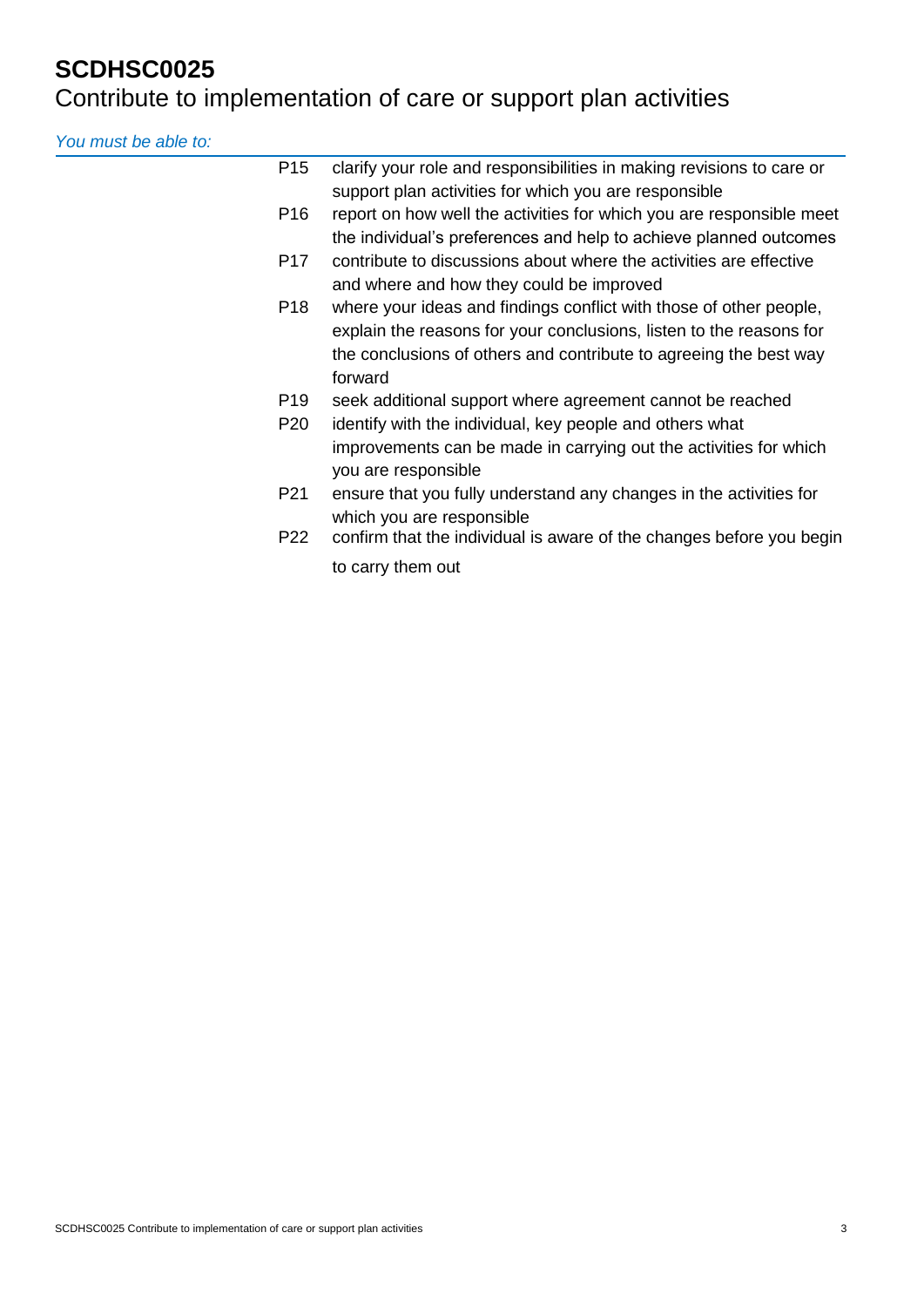| <b>Knowledge and</b><br>understanding |                 |                                                                                                                            |
|---------------------------------------|-----------------|----------------------------------------------------------------------------------------------------------------------------|
| You need to know and                  | <b>Rights</b>   |                                                                                                                            |
| understand:                           | K <sub>1</sub>  | Work setting requirements on equality, diversity, discrimination and<br>human rights                                       |
|                                       | K <sub>2</sub>  | Your role supporting rights, choices, wellbeing and active<br>participation                                                |
|                                       | K <sub>3</sub>  | your duty to report anything you notice people do, or anything they<br>fail to do, that could obstruct individuals' rights |
|                                       | K4              | the actions to take if you have concerns about discrimination                                                              |
|                                       | K <sub>5</sub>  | the rights that individuals have to make complaints and be<br>supported to do so                                           |
|                                       |                 | How you carry out your work                                                                                                |
| You need to know and<br>understand:   | K <sub>6</sub>  | codes of practice, standards, frameworks and guidance relevant to<br>your work and the content of this standard            |
|                                       | K7              | the main items of legislation that relate to the content of this<br>standard within your work role                         |
|                                       | K <sub>8</sub>  | your own background, experiences and beliefs that may affect the                                                           |
|                                       |                 | way you work                                                                                                               |
|                                       | K <sub>9</sub>  | your own roles and responsibilities with their limits and boundaries                                                       |
|                                       | K <sub>10</sub> | who you must report to at work                                                                                             |
|                                       | K11             | the roles and responsibilities of other people with whom you work                                                          |
|                                       | K <sub>12</sub> | how to find out about procedures and agreed ways of working in<br>your work setting                                        |
|                                       | K <sub>13</sub> | how to make sure you follow procedures and agreed ways of<br>working                                                       |
|                                       | K14             | the meaning of person centred/child centred working and the                                                                |
|                                       |                 | importance of knowing and respecting each child or young person<br>as an individual                                        |
|                                       | K <sub>15</sub> | the prime importance of the interests and well-being of children and<br>young people                                       |
|                                       | K16             | the individual's cultural and language context                                                                             |
|                                       | K <sub>17</sub> | how to work in ways that build trust with people                                                                           |
|                                       | K <sub>18</sub> | how to work in ways that support the active participation of                                                               |
|                                       |                 | individuals in their own care and support                                                                                  |
|                                       | K <sub>19</sub> | how to work in ways that respect individuals' dignity, personal                                                            |
|                                       |                 | beliefs and preferences                                                                                                    |
|                                       | K20             | how to work in partnership with people                                                                                     |
|                                       | K21             | what you should do when there are conflicts and dilemmas in your<br>work                                                   |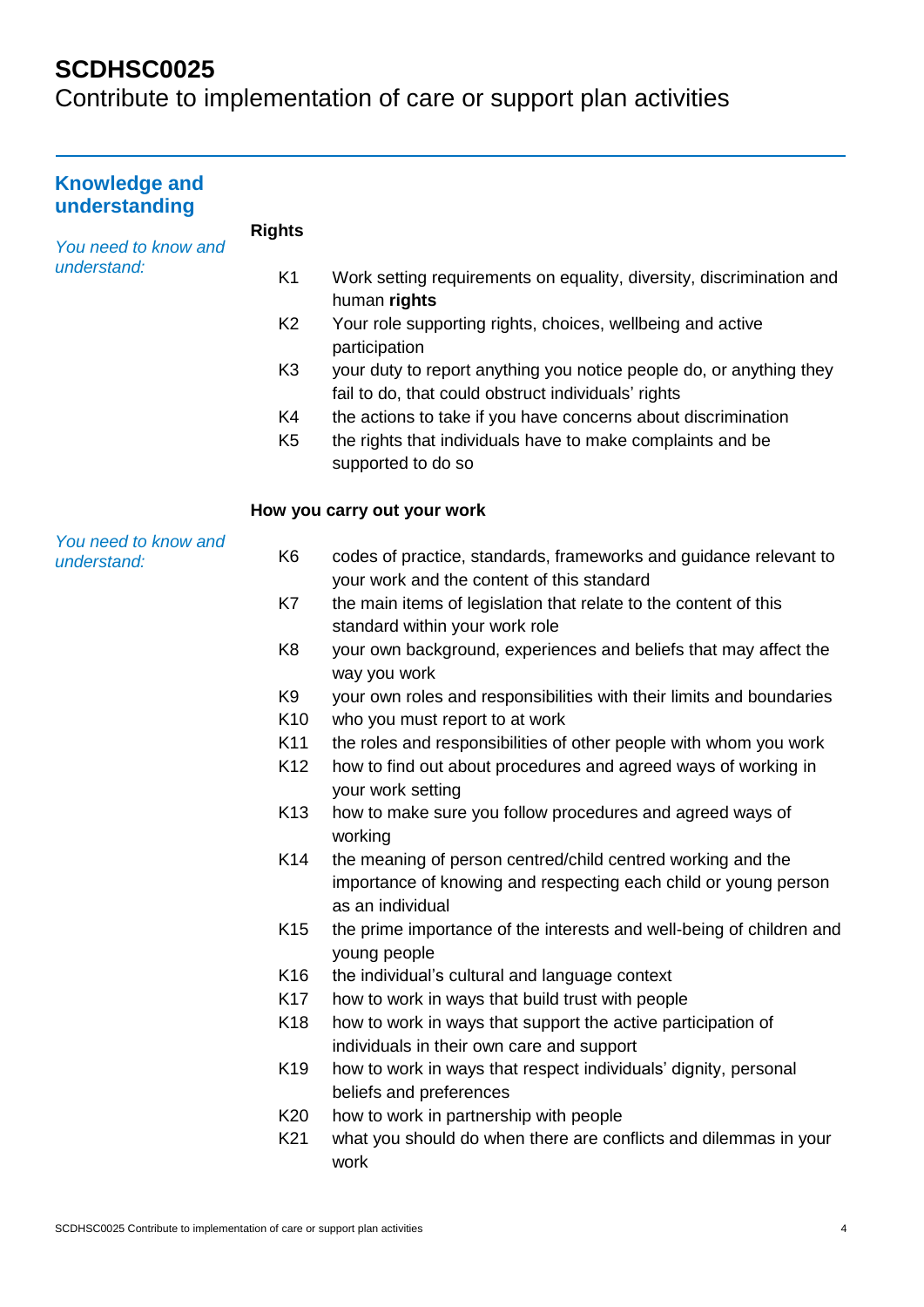|                                     | K <sub>22</sub>          | how and when you should seek support in situations beyond your                                                             |
|-------------------------------------|--------------------------|----------------------------------------------------------------------------------------------------------------------------|
|                                     |                          | experience and expertise                                                                                                   |
| You need to know and<br>understand: | Theory for practice      |                                                                                                                            |
|                                     | K <sub>23</sub>          | the factors that may affect the health, wellbeing and<br>development of individuals you care for or support                |
|                                     | K24                      | how these affect individuals and how they may affect different<br>individuals differently                                  |
|                                     | K <sub>25</sub>          | the main stages of human development                                                                                       |
| You need to know and<br>understand: | <b>Communication</b>     |                                                                                                                            |
|                                     | K <sub>26</sub>          | factors that can have a positive or negative effect on the way people<br>communicate                                       |
|                                     | K27                      | different methods of communicating                                                                                         |
| You need to know and<br>understand: |                          | Personal and professional development                                                                                      |
|                                     | K <sub>28</sub>          | why it is important to reflect on how you do your work                                                                     |
|                                     | K <sub>29</sub>          | how to use your reflections to improve the way you work                                                                    |
| You need to know and<br>understand: | <b>Health and Safety</b> |                                                                                                                            |
|                                     | K30                      | your work setting policies and practices for health, safety and<br>security                                                |
|                                     | K31                      | practices that help to prevent and control infection in the context of<br>this standard                                    |
| You need to know and<br>understand: | Safe-guarding            |                                                                                                                            |
|                                     | K32                      | the duty that everyone has to raise concerns about possible harm or<br>abuse, poor or discriminatory practices             |
|                                     | K33                      | signs and symptoms of harm or abuse                                                                                        |
|                                     | K34                      | how and when to report any concerns about abuse, poor or<br>discriminatory practice, resources or operational difficulties |
|                                     | K35                      | what to do if you have reported concerns but no action is taken to<br>address them                                         |
| You need to know and                |                          | <b>Handling information</b>                                                                                                |
| understand:                         | K36                      | legal requirements, policies and procedures for the security and<br>confidentiality of information                         |
|                                     | K37                      | work setting requirements for recording information and producing<br>reports including the use of electronic communication |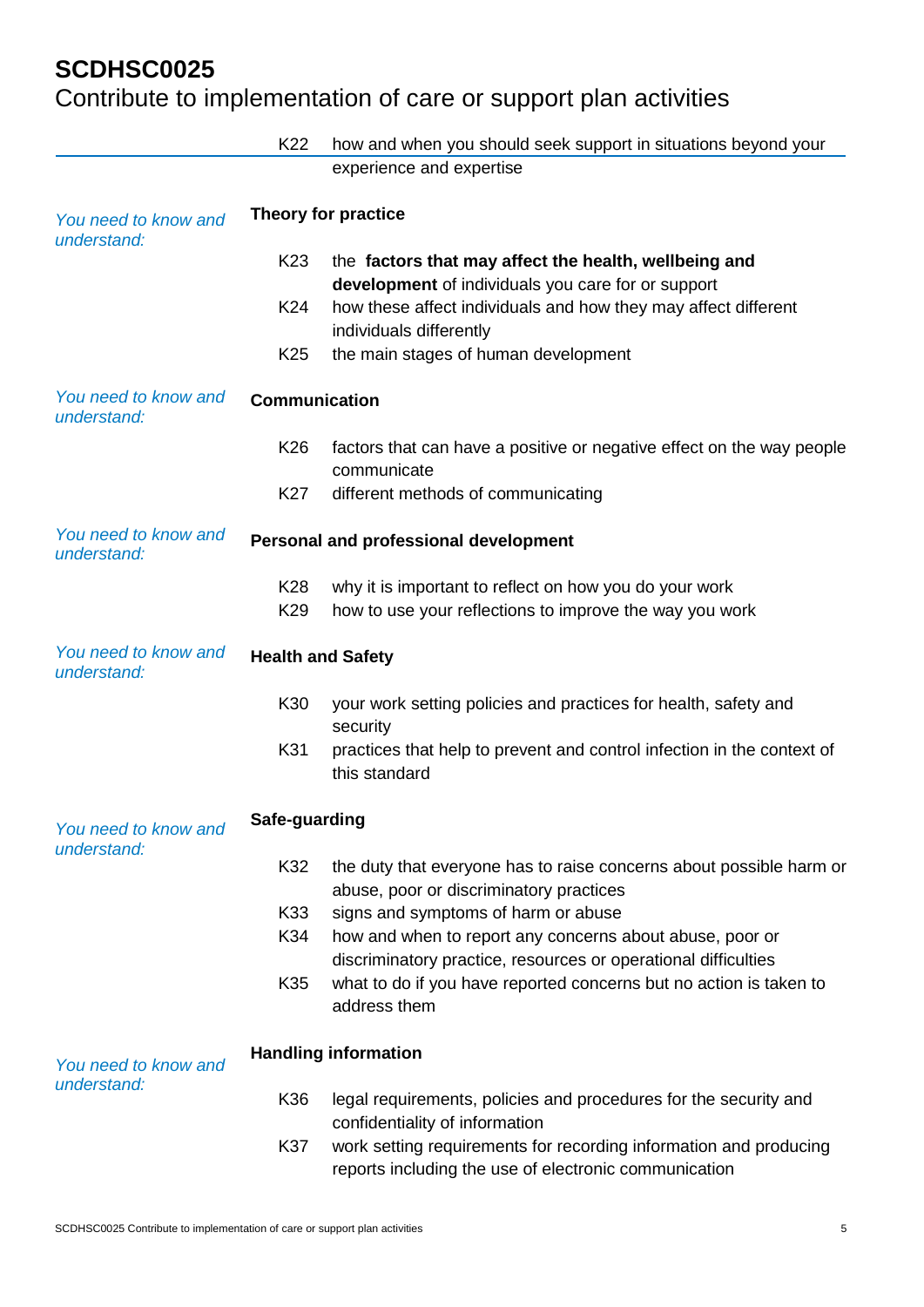|                                     | K38 | what confidentiality means                                                                                                                                                          |
|-------------------------------------|-----|-------------------------------------------------------------------------------------------------------------------------------------------------------------------------------------|
|                                     | K39 | how to maintain confidentiality in your work                                                                                                                                        |
|                                     | K40 | when and how to pass on information                                                                                                                                                 |
| You need to know and<br>understand: |     | <b>Specific to this NOS</b>                                                                                                                                                         |
|                                     | K41 | how to respond to the preferences of individuals if they are in<br>conflict with the specific support plan activities for which you are<br>responsible                              |
|                                     | K42 | methods of undertaking the specific support plan activities for which<br>you are responsible                                                                                        |
|                                     | K43 | methods of observing, evaluating, recording and reporting<br>individuals' needs and conditions in relation to the specific support<br>plan activities for which you are responsible |
|                                     | K44 | methods of contributing to team work activities in relation to the<br>specific support plan activities for which you are responsible                                                |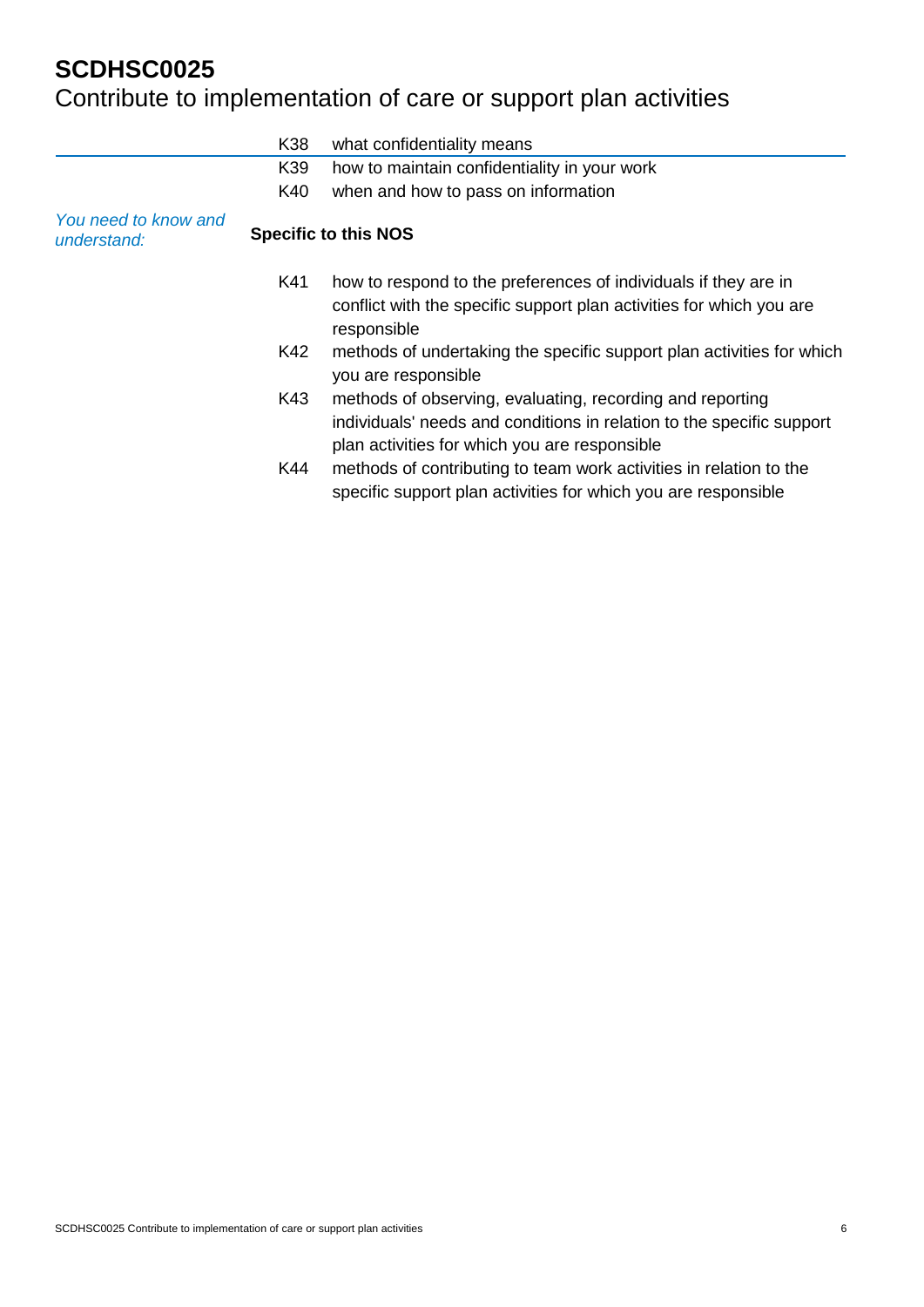Contribute to implementation of care or support plan activities

#### **Additional Information**

#### **Scope/range related to performance criteria**

The details in this field are explanatory statements of scope and / or examples of possible contexts in which the NOS may apply: they are not to be regarded as range statements required for achievement of the NOS

Note: Where an individual finds it difficult or impossible to express their own preferences and make decisions about their life, achievement of this standard may require the involvement of advocates or others who are able to represent the views and best interests of the individual.

Where there are language differences within the work setting, achievement of this standard may require the involvement of interpreters or translation services.

**Active participation** is a way of working that regards individuals as active partners in their own care or support rather than passive recipients. Active participation recognises each individual's right to participate in the activities and relationships of everyday life as independently as possible A **care or support plan** is a formal plan that must be developed and agreed with the individual and/or those who are able to represent the individual's best interests. It addresses the holistic needs of the individual and contains information on all aspects of that person's care requirements. The care or support plan must underpin the individual's care and support within any health or social care setting

To **communicate** may include using the individual's preferred spoken language, the use of signs, the use of symbols or pictures, writing, objects of reference, communication passports, other non verbal forms of communication, human and technological aids to communication The **individual** is the person you support or care for in your work **Key people** are those who are important to an individual and who can make a difference to his or her well-being. Key people may include family, friends, carers and others with whom the individual has a supportive relationship. **Others** are your colleagues and other professionals whose work contributes to the individual's well-being and who enable you to carry out your role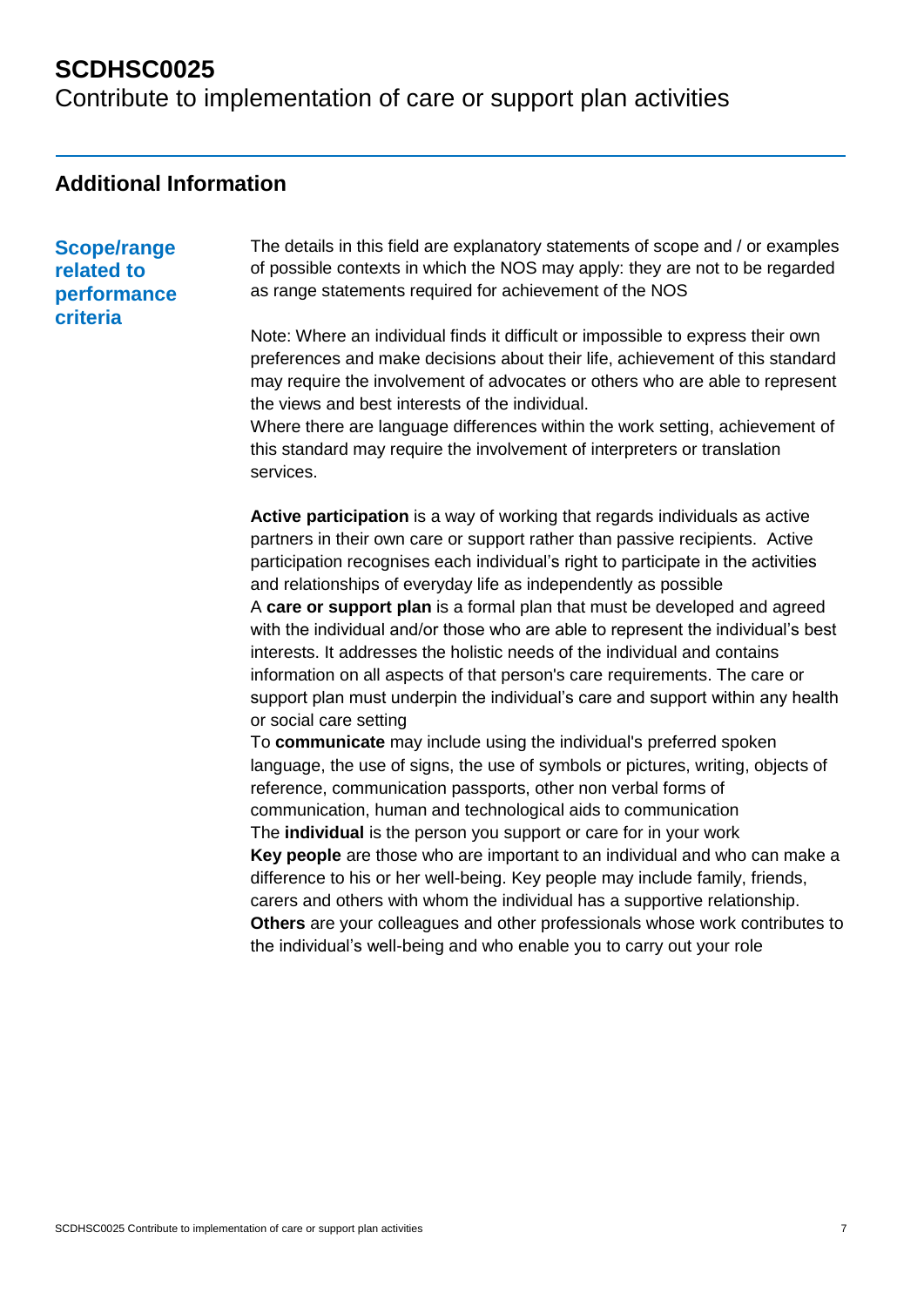Contribute to implementation of care or support plan activities

| <b>Scope/range</b> | The details in this field are explanatory statements of scope and / or examples |
|--------------------|---------------------------------------------------------------------------------|
| related to         | of possible contexts in which the NOS may apply; they are not to be regarded    |
| knowledge and      | as range statements required for achievement of the NOS                         |
| understanding      | All knowledge statements must be applied in the context of this<br>standard.    |

**Factors that may affect the health, wellbeing and development of individuals** may include adverse circumstances or trauma before or during birth; autistic spectrum conditions; dementia; family circumstances; frailty; harm or abuse; injury; learning disability; medical conditions (chronic or acute); mental health; physical disability; physical ill health; poverty; profound or complex needs; sensory needs; social deprivation; substance misuse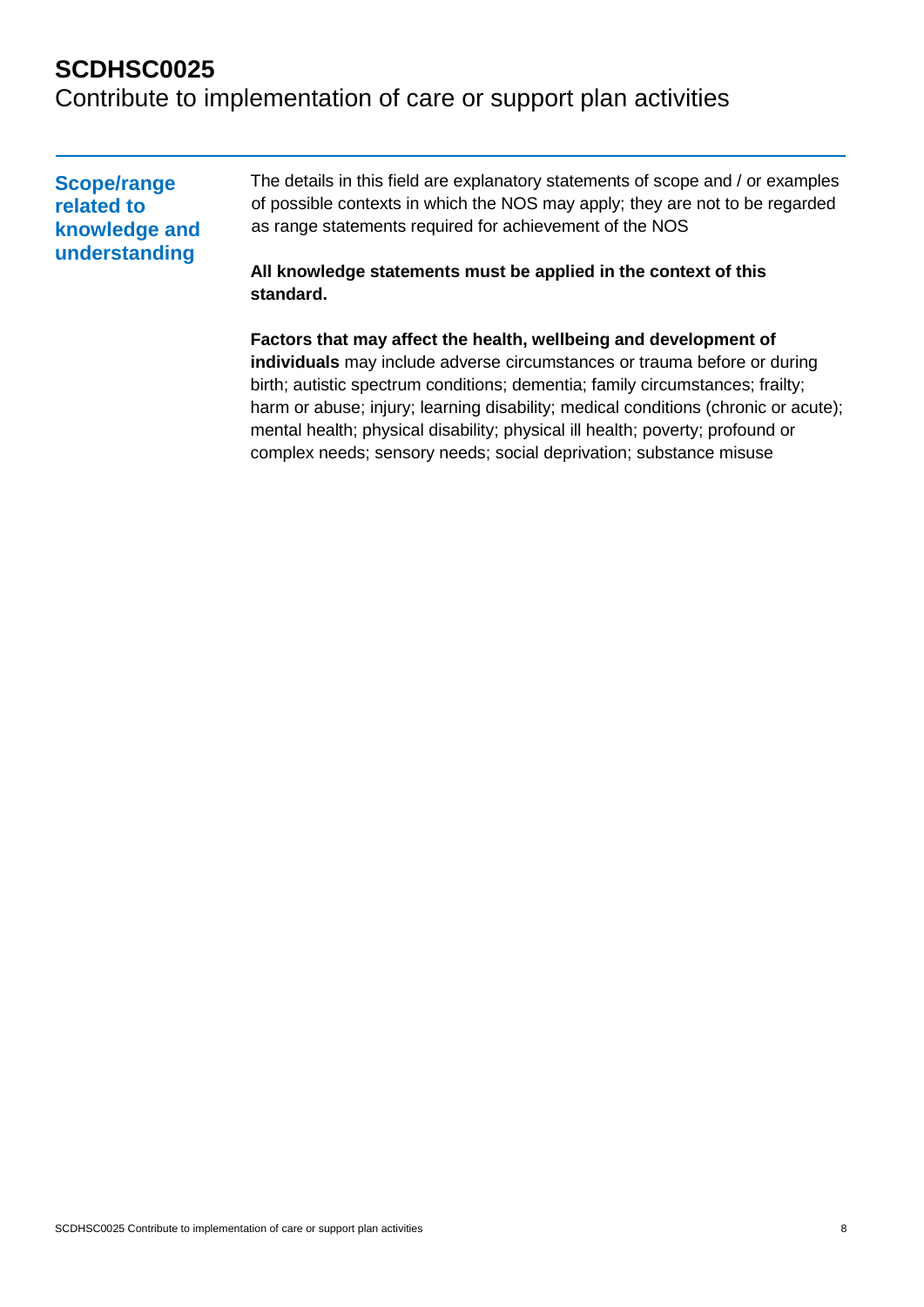#### Contribute to implementation of care or support plan activities

**Values** Adherence to codes of practice or conduct where applicable to your role and the principles and values that underpin your work setting, including the rights of children, young people and adults. These include the rights: To be treated as an individual To be treated equally and not be discriminated against To be respected To have privacy To be treated in a dignified way To be protected from danger and harm

> To be supported and supported for in a way that meets their needs, takes account of their choices and also protects them

To communicate using their preferred methods of communication and language

To access information about themselves